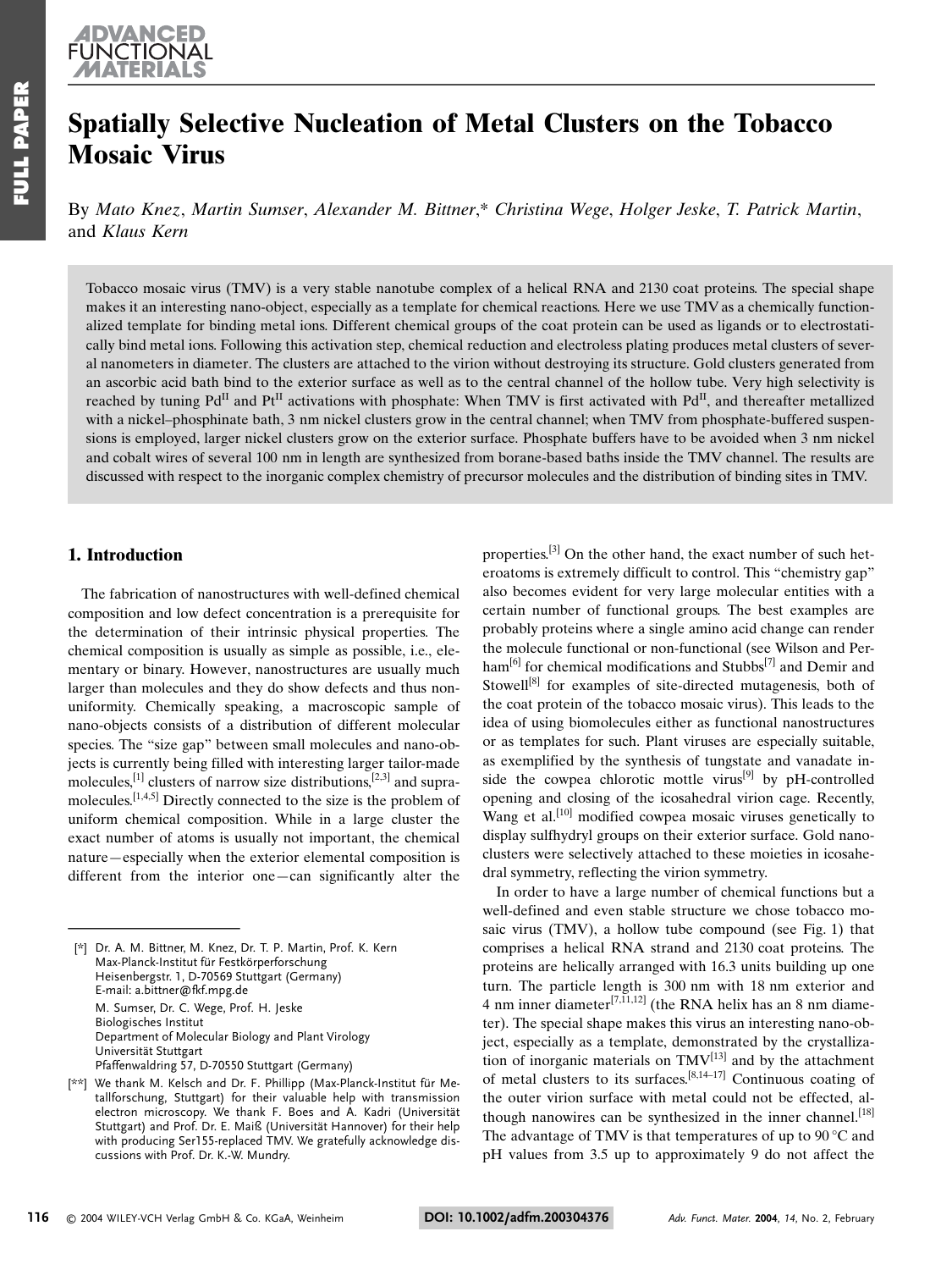

Figure 1. Sketch of the TMV (ca. 7 nm of 300 nm length are shown). The exterior surface, (1), is composed of the amino acids of the coat protein, which are located near the amine and carboxylate termini. (2) is the densely packed bulk of the coat protein. (3) denotes the surface of the central channel, composed of amino acid loops. (4) is the hollow part of the central channel, usually filled with water.

structure over a period of hours.  $[19]$  and that it remains intact even in organic solvents such as ethanol or in aqueous dimethylsulfoxide (DMSO). The coat protein contains no His. and no Met, and only a single Cys. The exterior surface provides functional groups including serine and threonine (OH groups) as well as the COOH terminus of the coat protein. More groups become accessible when the outermost part of the coat protein changes its conformation. The central channel is similarly composed, but also exhibits some primary amide  $\text{groups}^{[11]}$  and shows less conformational stability. This chemical versatility on the nanometer scale might be an advantage in comparison to other nano-objects such as chemically uniform carbon nanotubes or inorganic nanowires. Recently,<sup>[20]</sup> we found that the adsorption properties depend strongly on the chemical properties of the terminal COOH groups and on the OH functions. This can be exploited by tuning the pH value of a TMV suspension to fit the substrate chemistry. Even covalent linkages from surfaces to these groups are possible.<sup>[20]</sup>

Here we show how the chemical versatility of the virion can be used for spatially selective metallizations. We produced metal clusters on the nanometer length scale that were firmly attached to the virion, without destroying its geometry. To obtain a strong bond, we produced the clusters by firstly binding the pertaining ions to TMV and subsequently reducing them. This process was—in the case of palladium, platinum, and gold—followed by an electroless deposition of another metal from a bath. The latter method turned out to be especially mild. The same strategy has recently been employed to metallize other biomaterials like DNA,<sup>[21,22]</sup> protein tubes,<sup>[23,24]</sup> protein fibers,<sup>[25]</sup> and also to fabricate metallic nanotubes in track etch membranes.<sup>[26]</sup> We show that the spatially selective metallization of the exterior surface and/or of the central channel of TMV is possible, while immuno-gold labeling<sup>[14]</sup> and crystallizations $[13]$  are confined to the exterior surface.

# 2. Results and Discussion

# 2.1. Binding of  $UO_2^{2+}$  and Ru<sup>III</sup> (Staining)

The standard technique for visualization of small biological structures is "negative staining" with a solution of  $UO<sub>2</sub>(CH<sub>3</sub>$ - $COO<sub>2</sub>$ . The compound precipitates at the surfaces of biomaterials without selectivity. For TMV, the exterior coat protein surface of the viral rod, as well as the central channel, were stained (Fig. 2). The staining mechanism implies that single ions are not adsorbed, but rather an—albeit very thin—layer of uranyl acetate. The short distance between the dark lines in



Figure 2. Transmission electron microscopy (TEM) images of TMV at 400 kV. a) Intact virion, 300 nm in length, 18 nm in width, stained with uranyl acetate. The central channel and the exterior surface appear black, i.e. uranium-rich. b) Virion fragment, ca. 80 nm in length, 18 nm in width; in the upper left part a disc is visible: A very short fragment adsorbed in vertical orientation (channel pointing in the direction of the view axis), thus the channel appears as small dark disc inside the larger one. In both images, the separation of the dark lines (i.e. the width of the bright part) is ca. 18 nm, while the distance between the outer borders of the dark lines is ca. 23 nm.

Figure 2 confirms this picture: This distance is in perfect agreement with the 18 nm outer diameter of the virion, hence uranyl is attached to the exterior surface of the virion, indicating an exclusive negative staining. We can expect a more ion-pair-like binding of this layer to the charged surfaces of the inner channel and of the outer viral surface (surfaces 3,1 in Fig. 1). Figure 2 shows that, while these parts are stained, the inside of the coat protein (structure 2 in Fig. 1) remains unstained (bright), hence uranyl cations do not penetrate into a protein. The high mass of U<sup>VI</sup> translates into a high electron density and thus into a gray or black color on transmission electron microscopy (TEM) images. In principle, the very fine distribution of the uranium would be attractive for further metallization; however, extremely strong reductants would be necessary to reach the zero valent state (stable below  $-1.8$  V<sub>SHE</sub> (SHE = standard hydrogen electrode)); $^{[27]}$  these would very likely lead to destruction of the biomaterial. On the other hand, the staining of a virion after a metallization would interfere with the deposited metals/metal ions, so we did not employ this method further. For direct comparison with the metallization experiments we recorded TEM images without staining (Fig. 3).

Staining of TMV can also be accomplished with Ru<sup>III</sup>, which we discovered when we checked for possible ruthenium deposi-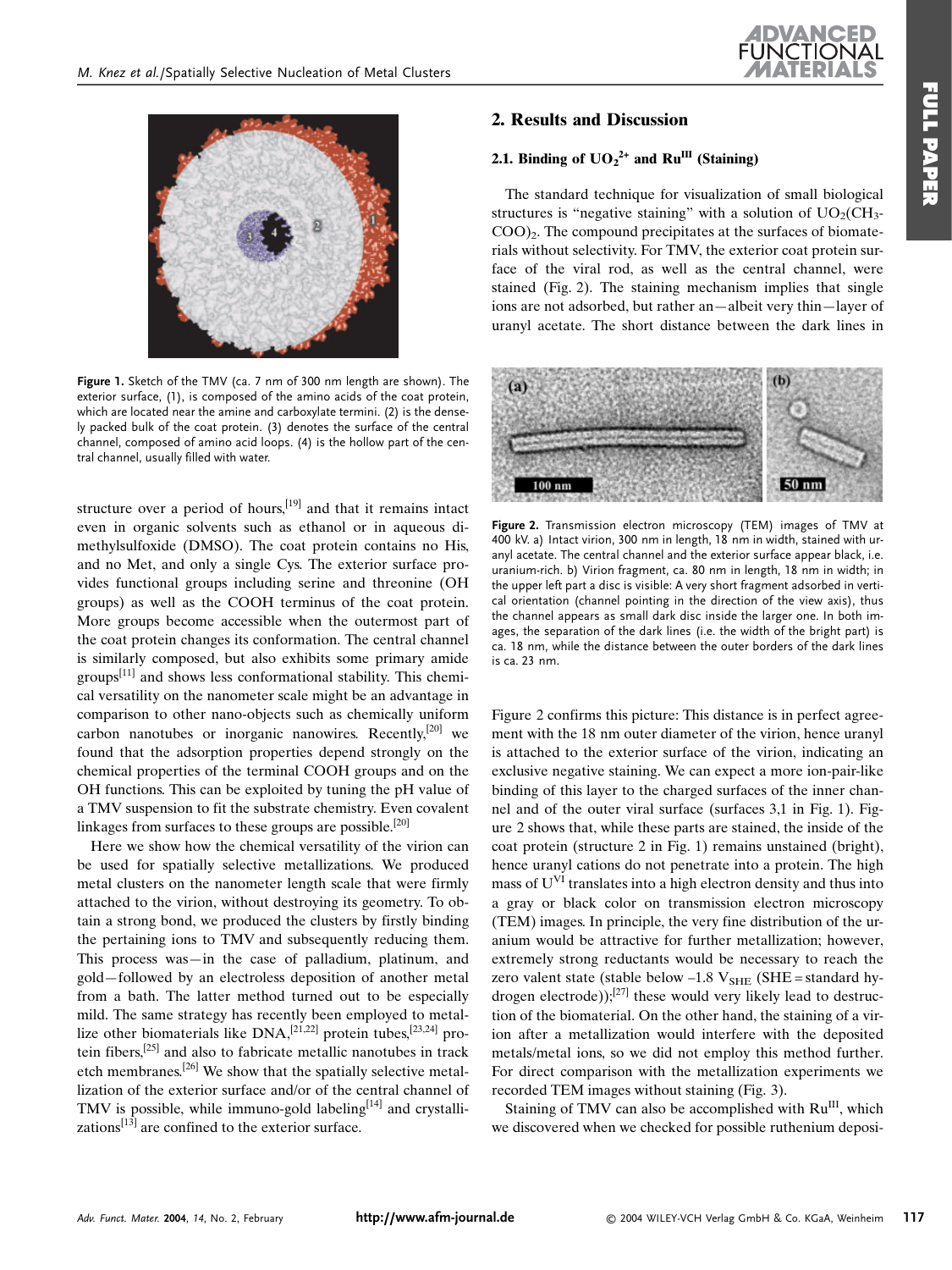



Figure 3. TEM image of unstained TMV (200 kV). There are no parts that are much darker than the background, but the inner part appears white and the exterior gray. The contrast was not enhanced by any staining. The bright inner part of the virion has a width of ca. 14 nm, while the distance between the outer borders (darker lines) is ca. 18 nm.

tion. Note that a reduction of Ru<sup>III</sup> to Ru<sup>II</sup> can be achieved only with very strong reductants, e.g., with Ti<sup>3+</sup>, although this still does not yield metallic ruthenium.<sup>[28]</sup> Electroless deposition of ruthenium is reported in the literature.<sup>[29,30]</sup> but only at slightly harsher conditions than allowed for TMV, i.e., around  $pH9$  and temperatures around 90 °C. Since those conditions would destroy the viral integrity, lower temperatures  $(75 \degree C)$ and lower basicity ( $pH8$ ) were used. The TEM image (Fig. 4) shows only shading around the outer viral surface and inside the channel, comparable to the case of uranyl staining. No dis-



Figure 4. TEM image (200 kV) of two linearly arranged TMV after treatment with Ru<sup>III</sup>. The outer borders of the virions as well as the inner channel appear dark, which is due to staining of the TMV with Ru<sup>III</sup>. The width of the bright part is ca. 18 nm.

crete clusters of metal could be observed. Pre-treatment of TMV with palladium and platinum before ruthenium deposition was tried, but yielded identical results. Similar to the case of uranyl, the shortest distance between the dark lines (Fig. 4) is ca. 18 nm, hence again a negative staining was achieved. The silver procedure we employed before<sup>[15]</sup> is also reminiscent of negative staining, but larger metallic clusters were produced.

# 2.2. Reduction of Pd<sup>II</sup> Bound to the Exterior Surface

When a TMV suspension is treated with  $PdCl<sub>4</sub><sup>2-</sup>$ , hydrolysis of the palladate has to be prevented,<sup>[31]</sup> otherwise polyoxo-hydroxo-palladate nodules would form. These can easily reach several 100 nm in diameter (while clusters of less than 4 nm diameter are wanted). Suppression of this effect is afforded by a high Cl<sup>-</sup> concentration, a low pH, and by working quickly, since the hydrolysis requires minutes to hours. TMV can then be recovered after centrifugation and washing. To prevent hydrolysis and dissociation of bound Pd<sup>II</sup>, washing with a low-pH, high chloride concentration solution may be preferable to pure water. Pd<sup>II</sup> was unable to stain the TMV, presumably because only a small amount was bound. If a reducing agent, e.g., hypophosphite, was added to the Pd<sup>II</sup>-containing solution, a coverage of the exterior surface of the TMV with palladium was effected. Figure 5 shows two head-to-tail arranged TMVs, densely covered with palladium particles (comparable to the gold cluster decoration in ref.<sup>[16]</sup>).



Figure 5. TEM (200 kV) of two TMVs, densely covered with palladium particles after treatment of the TMV with a hypophosphite-containing Pd<sup>II</sup> solution.

The Pd<sup>II</sup> complex  $[PdCl<sub>4</sub>]<sup>2-</sup>$  is negatively charged and thus can be attracted by the positively charged outer surface of the virion at pH 5–6.  $[16]$  The surface of the inner channel is, in this pH regime, predominantly negatively charged, acting repulsively on the Pd<sup>II</sup> complex. The result is an attachment of Pd<sup>II</sup> exclusively to the outer surface and thus, upon reduction to palladium, metallic clusters positioned at the outer surface. During or after reduction, the metal atoms coalesce to clusters (see also refs.  $[8,16]$ ). In contrast to the binding of the metal ions, the binding of the clusters to the virion relies on unknown factors—the bond between metal atoms and typical ligand groups. including RNA and coat protein, is usually too weak to account for it, and indeed the clusters may be mobile. Kind et al.<sup>[31]</sup> discussed the case of mobile palladium islands on an organic selfassembled monolayer with a terminal amine group, which might be comparable with small metal clusters on the exterior viral surface (surface 1 in Fig. 1), or even on the channel walls (surface  $3$  in Fig. 1).

#### 2.3. Electroless Deposition of Nickel and Cobalt on the **Exterior Surface**

After a Pd<sup>II</sup> or Pt<sup>II</sup> activation (see Experimental), TMV was placed in a nickel or cobalt electroless deposition bath. Depending on the chemistry, it was adjusted to a specially selected pH (range 6–9) and in some cases heated to  $50^{\circ}$ C. Conditions of  $\langle$  pH6 or T $\langle$ 20 °C decreased the deposition rate or even stopped the process, pH values above 9 destroyed the virions, whereas higher temperatures ( $> 70^{\circ}$ C) made the deposition un-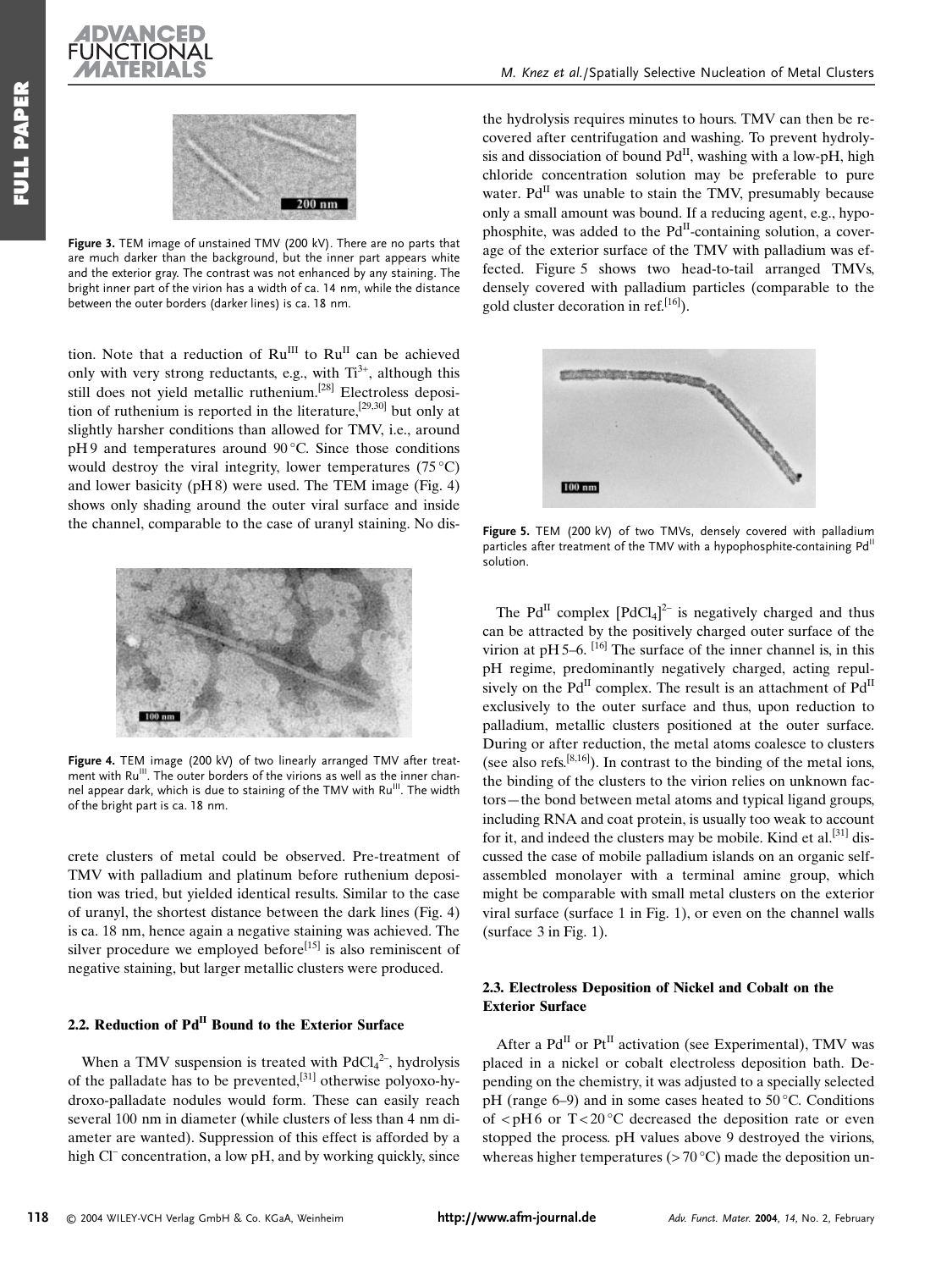

controllably fast. Deposition of nickel and cobalt without  $Pd^{II}$  – or  $Pt^{II}$  – pre-treatment of TMV was impossible.

A metallization with dimethylamine-borane (DMAB)-containing nickel (pH 6-7) or cobalt (pH 7-8) baths<sup>[23]</sup> was applied to undialyzed virions, i.e., the virus suspension contained small amounts of phosphate (which could not act as buffer due to their very low concentrations). The deposition rate increased strongly with temperature; at >85 °C the reaction became uncontrollable. At 25 °C, metal deposition was restricted to the exterior surface of the virion (see Fig. 6). The deposition rate in nickel and cobalt reactions was slightly higher than in the reactions with dialyzed virions (described in Sec. 4).



Figure 6. TEM (200 kV) micrographs of undialyzed and Pt<sup>II</sup>-pre-treated TMV, metallized with nickel from a DMAB-containing nickel bath (a), and with cobalt from a DMAB-containing cobalt bath (b).

DMAB will first reduce  $Pd^{II}$  or  $Pf^{II}$  and produce small clusters (see Sec. 2). Hence the observed large clusters  $($  > 50 nm diameter) contain nickel (or cobalt) and less than 1% palladium or platinum. Their nearly spherical shape results from the fast plating of a few nuclei that then coalesced. The fact that no smooth cylinder is found means that the activation was not ideal, i.e., the coverage with palladium or platinum nuclei was too small. The selectivity for the exterior surface (1 in Fig. 1) is caused by phosphate ions that can bind electrostatically—in this pH region-to the positively charged exterior surface. A treatment with the Pd<sup>II</sup> solution should yield co-existent Pd<sup>II</sup> complexes (electrostatically bound, see also Sec. 4) and phosphate ions at the exterior surface of the virion. It is unlikely that Pd<sup>II</sup> forms complexes with phosphate, since the few known complexes of this kind are either synthesized in absence of water at temperatures higher than 230 °C or photochemically. However, Co<sup>II</sup> and Ni<sup>II</sup> precipitate easily with phosphate, presumably in the form  $Ni_3(PO_4)_2 \times H_2O$  or  $Co_3(PO_4)_2 \times H_2O$ . Upon contact with the phosphate-covered virions, Ni<sup>II</sup> or Co<sup>II</sup> precipitate in this form on the exterior virion surface. The reduction to metal requires Pd<sup>II</sup>, which is reduced to clusters before the nickel or cobalt deposition process starts (this is the

usual electroless deposition scenario). Then, on nickel or cobalt nuclei, the growth is autocatalytic. Coalescence of growing nuclei/clusters can yield a metal coating of the TMV, as seen in Figure 6. This coating is rather thick and not smooth, suggesting fast growth at few nucleation centers.

#### 2.4. Electroless Deposition of Nickel and Cobalt in the Viral **Channel**

In another series of experiments the virions were dialyzed against water prior to activation and metallization, in order to remove the Na/K phosphate buffer. Again, without activation no metallization was obtained. We firstly deposited nickel from hypophosphite baths on activated TMV. TEM showed that only a small part of the virion rods exhibited large electrondense clusters (nickel), i.e., clusters with diameters of 5-10 nm; they had even grown between the virions. The majority of virions appeared unchanged, while about a quarter were filled with up to 6 clusters, forming black spots inside the gray virion (see Fig. 7). Note that the clusters were located in the channel (compare with Fig. 2 for a uranyl-stained channel) at variable distances from the virion rod end. Furthermore, many clusters



Figure 7. TEM image (200 kV) of two head-to-tail aggregated TMV particles after activation with Pd<sup>II</sup> and contact with an electroless nickel bath (nickel-phosphinate). Small and also elongated electron-dense clusters are distributed inside the channel. EDX studies proved that the clusters are composed of nickel.

were not spherical, but elongated or rod-shaped with a diameter of ca. 3 nm (slightly less than the 4 nm channel diameter). Energy dispersive X-ray spectroscopy (EDX) proved that these clusters contained nickel. Figure 7 actually shows two head-to-tail arranged virus particles. This aggregation phenomenon was frequently observed; the slightly bent shape of the lower particle was also found quite often in single and aggregated particles.

Experiments with nickel and cobalt baths containing the stronger reductant dimethylamine-borane (DMAB)<sup>[23]</sup> yielded similar results, i.e., the deposition rate was sufficiently fast, but still controllable at only pH6–7 (for cobalt pH7–8) and  $25^{\circ}$ C. A pre-treatment of the virions with  $Pd<sup>H</sup>$  or  $Pf<sup>H</sup>$  was also necessary in this case. Here, the virions showed metal rods inside their channels (see Fig. 8), which in some cases reached lengths of 600 nm (in linear arrangements of virions).<sup>[18]</sup>

The key for understanding the surprising switching of selectivity in the presence or absence of phosphate is the Pd<sup>II</sup> activa-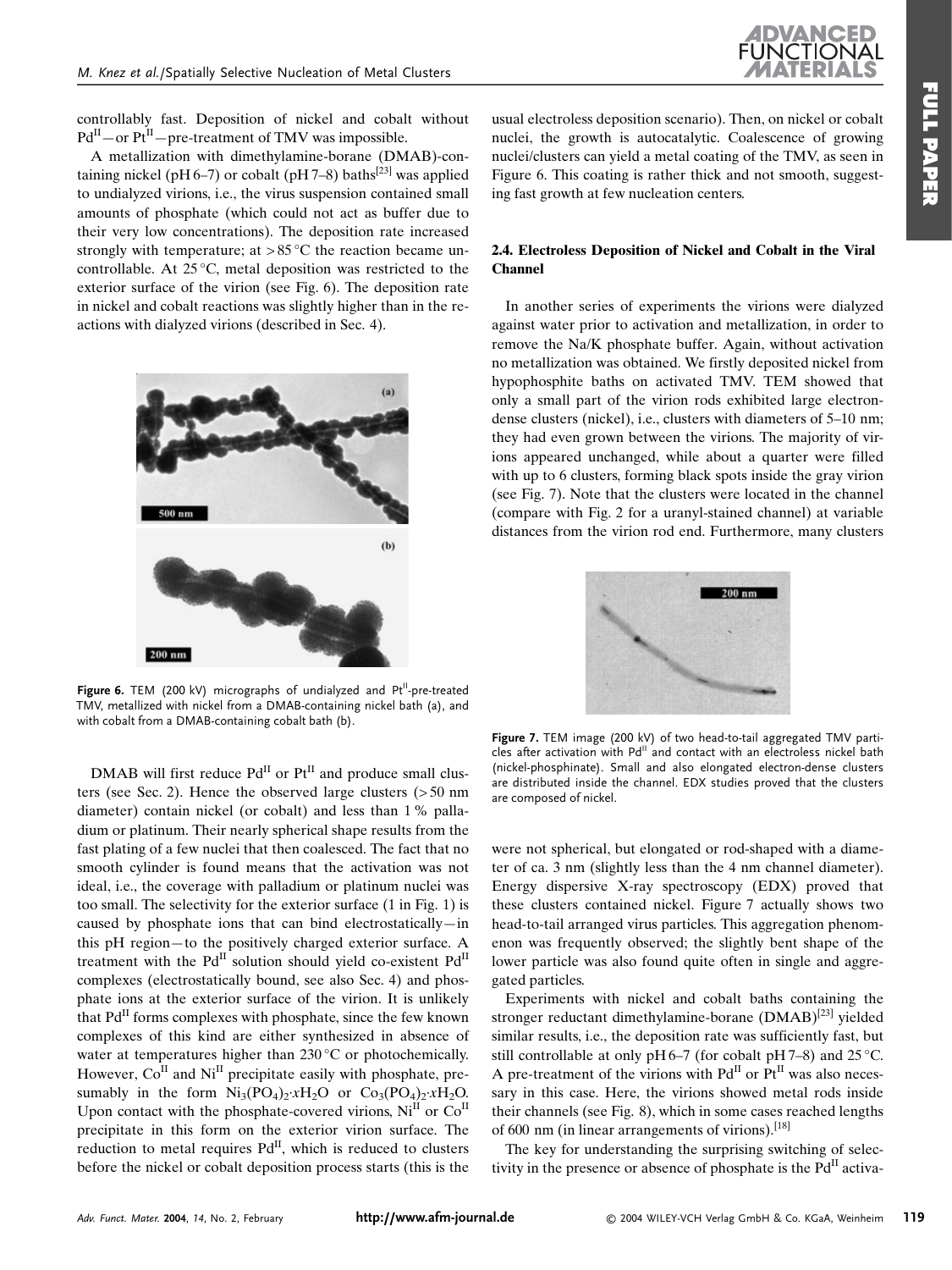



Figure 8. a) TEM (200 kV) image of a single virion containing a ca. 250 nm long nickel wire inside the central channel. Some unattached metal particles with diameters of 2-6 nm can be seen in the surrounding area. b) TEM (200 kV) image of several TMVs, arranged linearly and crossing each other, containing nickel wires of up to 300 nm length inside the inner channel

tion (for  $Pt^{II}$  similar arguments apply). Under the conditions employed (much longer activation than for the palladium cluster coating in Sec. 2), there could be a concurrence between carboxylate and amine groups for palladium ions. The complexes of  $Pd<sup>H</sup>$  with nitrogen-containing ligands are more thermodynamically stable, but kinetic effects can play a big role. Complexes of Pd<sup>II</sup> with oxygen-containing compounds are kinetically stable.<sup>[28]</sup> Since oxygen-containing groups are easily accessible on the outer surface of TMV, complexes with PdII can form in addition to electrostatic bonding (see Sec. 2).

While the exterior surface of the protein coat  $(1 \text{ in Fig. 1})$ features alkyl chains, alcohol, carboxylate, and secondary amide groups, inside the channel, amine, primary amide, and guanidyl groups are found, in addition to the aforementioned groups, in the flexible loop of the protein  $(3 \text{ in Fig. 1})$ . These groups can substitute Cl<sup>-</sup> and H<sub>2</sub>O in PdCl<sub>4-n</sub>(H<sub>2</sub>O)<sub>n</sub><sup>n-2</sup>, hence we can assume the channel to contain Pd<sup>II</sup>. This is likely to be the basis for the surprising confinement of the clusters inside the tube. In this context it should be mentioned that the narrow size of the channel should not be able to prevent the diffusion of small complexes such as  $PdCl<sub>4</sub><sup>2-</sup>$  within the channel (structure 4 in Fig. 1); even smaller openings can be filled by electroless deposition, as has been shown for carbon<sup>[32]</sup> and gold<sup>[26]</sup> nanotubes. In contrast to carbon nanotubes, the hydrophilicity of the protein loops should allow for a straightforward wetting of the channel by hydrophilic liquids, so the channel is supposed to be filled with water. When the ions are reduced and coalesce to clusters, they can act as activation centers for the electroless deposition of other metals such as nickel (note that. strictly speaking, we produce a nickel- and cobalt-rich NiP, NiB, or CoB phase that can be either crystalline or amorphous). We presume that the clusters are core-shell structured where the core comprises palladium and platinum, and the shell nickel and cobalt.

The complete absence of clusters on the exterior surface of TMV (1 in Fig. 1) may rely on the fact that even comparatively large gold or silver clusters can be stabilized by organic ligands, but palladium and platinum clusters cannot. The absence of phosphate means that upon contact with Ni<sup>II</sup> or Co<sup>II</sup> no precipitate (see Sec. 3) forms on the exterior surface. Additional destabilization can be caused by convection in the suspension or by forces acting on the metal clusters induced by gas (hydrogen) bubbles, which evolve during metallization (note that this is not the case when bound  $Pd<sup>H</sup>$  is reduced). The metal particles detach from the exterior surface, while the metal clusters inside the central channel are encapsulated by the coat protein and thus can continue to grow. The result is a spatial selectivity in metallization that does not rely on a growth mechanism, but rather on secondary effects, like confinement in the hollow structure.

#### 2.5. Self-Activated Electroless Deposition of Gold

The two step-method employed in the above-mentioned cases, activation and electroless deposition, can in some cases be replaced by a single-bath procedure ("self-activation"). For example, contact with a tetrachloroaurate-ascorbic acid bath<sup>[33]</sup> was expected to cover TMV firstly with gold atoms, then with gold clusters, and finally with a thicker deposit. However, only cluster formation was observed here; quite surprisingly, both short  $(15 \text{ min})$  and long  $(2 \text{ h})$  contact times lead to the same structure (see Fig. 9): After washing, dark spots with diameters in the nanometer range are found on the viral coat. Compari-



Figure 9. TEM image (200 kV) of TMV after contact with an electroless gold bath (tetrachloroaurate-ascorbic acid). Both the dark central channel and the very dark exterior surface indicate a dense coverage with gold (see text). The separation of the dark lines is ca. 15 nm, while the distance between the outer borders is ca. 20 nm.

son with Figure 3, which does not exhibit such dark spots, indicates that the spots are indeed due to the presence of gold (organic material cannot produce a similar contrast). The channel region exhibits a dark gray line, which is not seen in the untreated virion (Fig. 3), but is seen with uranyl (Fig. 2). Note that the TEM result suggests staining of the outer surface (structure 1 in Fig. 1) and the inner channel (structure 4 in Fig. 1), similar to the uranyl treatment: Distinct spots could not be found. Due to the facile reduction of gold ions, we suspect that very small gold clusters are present (they can be nuclea-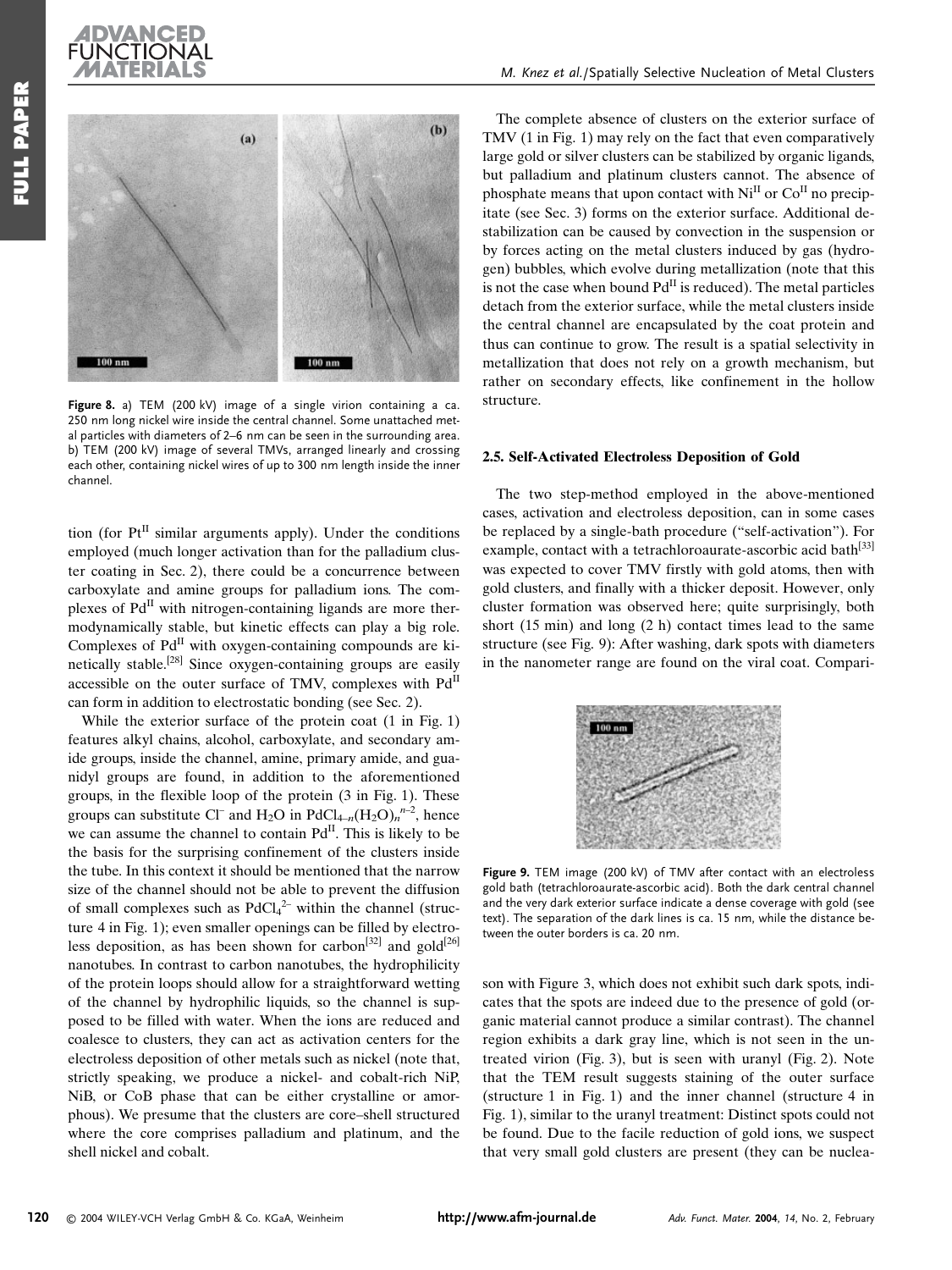

tion centers for further metallization, see Sec. 6). In order to increase the metallization rate, the amount of gold ion ligand SCN<sup>-</sup> (see Experimental) was lowered, which, on the other hand, led to a decreased stability of the bath. As expected, gold clusters started to form in solution immediately after preparing a bath with reduced  $SCN^-$  content,<sup>[33]</sup> even without adding the virus suspension. De-aeration of the bath with argon prior to the addition of HAuCl<sub>4</sub>, as well as increased temperature and higher pH, decreased the stability of the bath further. Indeed, de-aeration often speeds up electroless depositions, since the reductants can no longer react with dissolved oxygen, and also temperature and a high pH value enhance the reaction rate.

Gold shows no large spatial selectivity. This is due to the chemistry of the gold bath: SCN<sup>-</sup> substitutes the Cl<sup>-</sup> ligands, and  $SO_3^{2-}$  reduces  $Au^{III}$  to  $Au^{I}$ . The resulting  $Au(SCN)_2^-$  is stable in presence of SCN<sup>-[28]</sup> It can bind to amino acids<sup>[34]</sup> and proteins.<sup>[35]</sup> Subsequently the  $Au<sup>I</sup>$  is reduced by ascorbic acid to metallic gold. The presumably strong preference for the only sulfur-containing group at Cys-27 should not play a role, since this amino acid is barely accessible. We suggest the following scenario: none of the potential ligands  $(-NHCO-,-NH<sub>2</sub>,$ -COOH, -OH) can displace SCN<sup>-</sup>, since this would normally require very soft ligands like Cys. Thus the complex binds electrostatically, in analogy to uranyl acetate. For the channel region we cannot find distinct clusters (see Fig. 9); however, due to the facile reduction of gold ions it is likely that very small clusters that are not resolved in our TEM images are produced. On the exterior viral surface, the fact that only small clusters are observed (small black spots) could mean that the amount of bound gold ions is so small that their coalescence upon reduction quickly consumes all gold atoms. Gold is now bound in the form of stable clusters, similar to gold clusters conjugated to antibodies available for immuno-gold labeling.  $[14]$  The separation of the dark lines in Fig. 9 (ca. 15 nm) indicates that the apparent staining cannot be exclusively negative, since in this case the metal would aggregate exclusively at the extreme outer surface of the virion, and the distance would be 18 nm. On the other hand, with an exclusive positive staining the distance between the outer borders of the dark coating would be 18 nm, which does not match our case either (ca. 23 nm). We propose a mix of positive and negative staining in this case.

#### 2.6. Electroless Deposition of Nickel and Cobalt After Gold **Activation**

We employed the same procedure as was used for nickel and cobalt deposition after palladium and platinum activation, but used the gold-treated TMV described in Section 5 (see Fig. 9). As was already mentioned, deposition was only possible when the TMV was pre-treated (here with gold). Changes of pH and temperature had similar effects as in those reactions with palladium or platinum pre-treated TMV. The incubation times in the Ni<sup>II</sup> and Co<sup>II</sup> baths were longer than with the Pd<sup>II</sup>- and Pt<sup>II</sup>pre-treated virion. TEM investigations showed that the majority of virions exhibited only those changes that are due to the gold treatment, i.e., the central channel and the surface had a much higher contrast than untreated TMV. However, when the hypophosphite-containing Ni<sup>II</sup> bath was used, about a quarter of the virions showed additional cluster growth, which appeared to be exclusively limited to the virion surface. In no case did the clusters cover more than 30 % of the viral surface (Fig. 10). Figure 10b shows clusters not only at the sides of the virions, but also partly on top of the viral rod. From this we infer that no staining took place, rather a low-density coverage of the outer surface (for a high-density coverage (with palladium)



see Fig.  $5$ ).

Figure 10. TEM images (200 kV) of TMV particles after activation with an electroless gold bath (tetrachloroaurate-ascorbic acid, see Fig. 9) and contact with an electroless nickel bath (nickel-phosphinate). Clusters are formed in the channel and on the exterior surface. a) TMV treated with this protocol (gold and nickel) is often not distinguishable from Figure 9 (gold only), but larger nickel clusters can be formed (b) (two virions). The width of the virions is ca. 18 nm.

When the gold-treated virions were immersed in a DMABcontaining Ni<sup>II</sup>- or Co<sup>II</sup>-bath, increased growth of metal at the exterior surface of the TMV could be observed (see Fig. 11). The results for both nickel and cobalt were similar. About 60 % of the virions contained metal after such a treatment, and the coverage of the exterior surface with metal reached 100 % in most cases

Here, an increased stability of attached gold clusters to proteins comes into play. In contrast to palladium or platinum.



Figure 11. TEM (200 kV) of gold-pre-treated TMV metallized with cobalt from a DMAB-containing Co<sup>ll</sup>-bath. The exterior surface of the TMV is densely covered with cobalt.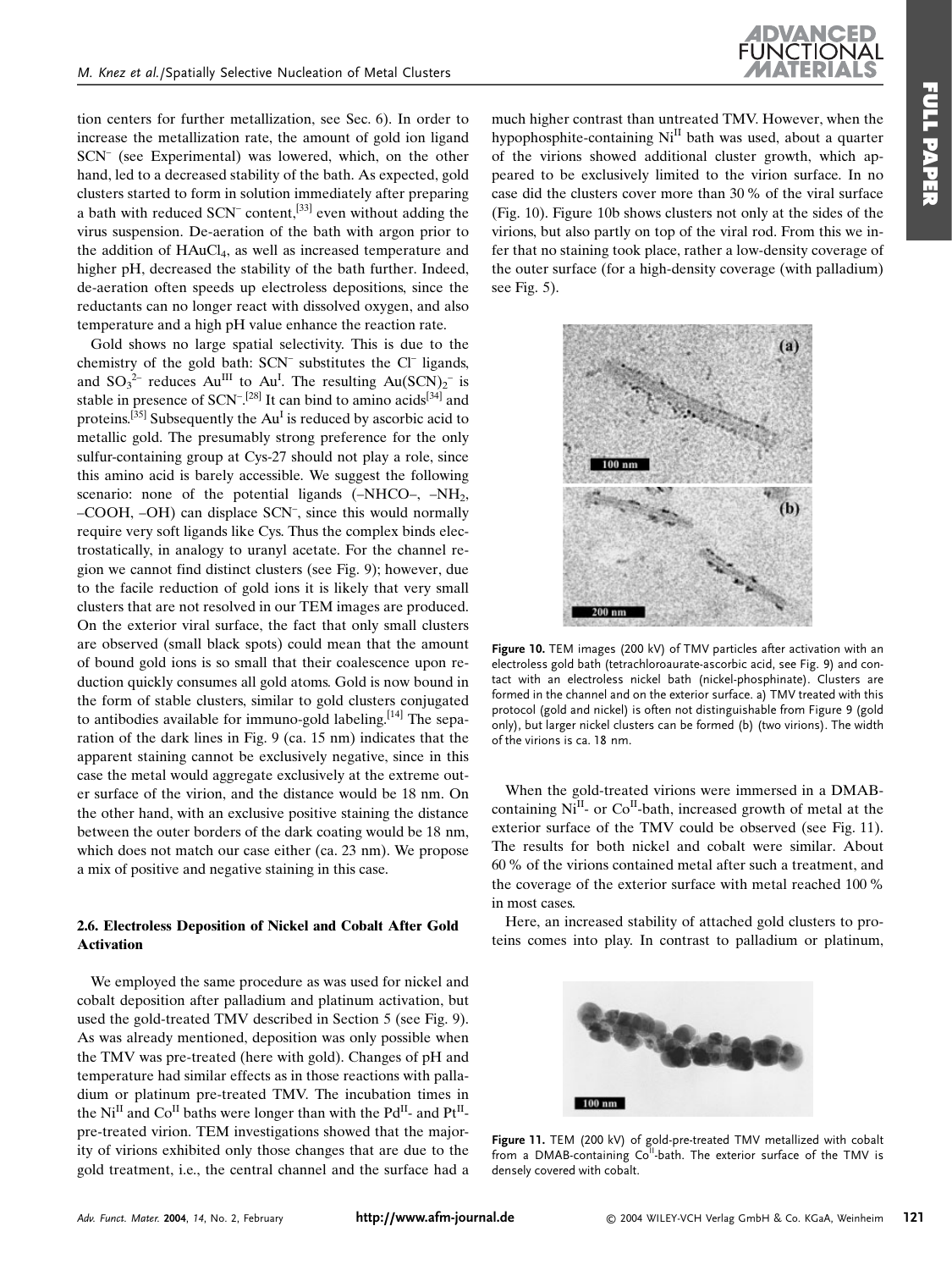

small gold clusters can be stabilized by proteins very well, as was shown in Section 5, and as is known from immuno-gold labeling of proteins. The critical stage is probably the fast growth of cobalt or nickel-caused by the strong reductant DMABon the gold cluster. The high bonding strength of the nucleation center (gold cluster) to the coat protein hinders the detachment of the growing cluster, at least to a certain degree. When the metal clusters coalesce and form a sheath around the virion, attachment to the protein is secured mechanically.

#### 2.7. Overview

The metallizations shown here are based on activations with either  $Pd^{II}$  ( $Pt^{II}$  behaves similarly) or  $Au^{III}$ . Any explanation has to be based on the possibilities of binding these metal ions to the virion. The precursors for virion metallization are metal ions in aqueous solution. The nature of the resulting bonds between virion and the metal ions will be the decisive factor for the spatially selective and stable attachment of the metal. As a general model we suggest that a metal ion binds electrostatically or via complex formation to the virion. TMV offers a multitude of charged groups and possible ligands for all of the metal ions employed, notably hydroxyl and carboxylate groups on its exterior protein surface (surface 1 in Fig. 1).<sup>[13]</sup> The RNA and the innermost protein loops are located surrounding the central channel (see Fig. 12). The loops (surface 3 in Fig. 1) comprise threonine and glutamine moieties, and they are flexible: They contain only very few hydrogen bonds, in contrast to the more rigid  $\alpha$ -helical parts of the protein. Due to the flexibility of the loops, in addition to glutamine other amine-containing amino acids such as arginine may reach into the chan- $\text{nel.}^{\left[13\right]}$  In contrast to oxygen-containing groups, amine groups are stronger ligands for noble metal ions such as Pd<sup>II</sup> and Pt<sup>II</sup>. However, the majority of the amino acids are not or hardly accessible, since they are situated inside the coat proteins where four adjacent  $\alpha$ -helices provide a dense and rigid structure (2) in Fig. 1), and the strong metal ion ligands His and Met are not present. A very good example of the reduced accessibility is Cys-27, which should bind strongly to all metal ions employed, but is located deep inside the compact protein structure. In this respect it should also be noted that the large majority of functional groups on the outside of a single coat protein molecule (Fig. 12a) are not accessible, since they are situated at the interface between two proteins. Although in some cases, e.g., high pH or low Ca<sup>II</sup> concentration,<sup>[7]</sup> the coat proteins can – reversibly—partially detach and thus allow diffusion inside each detached protein, we never observed an indication for this: Metal clusters were never located in the protein coat (position 2 in Fig. 1), but exclusively on the viral surfaces, i.e., either on the exterior coat or inside the central channel. However, the existence of very small clusters inside the protein layer, which are not easily detectable by TEM, cannot be ruled out. From these considerations, we can assume a slight preference for the inner channel since more amine groups are present. This explains the results for long  $Pd<sup>H</sup>$  and  $Pt<sup>H</sup>$  activation times,



Figure 12. Models of TMV components of a rod section, generated with data from ref. [11] (file "2tmv", strain vulgare). The protein backbone is shown as a line;  $\alpha$ -helices and the RNA (yellow) are shown as ribbons. The carboxylate side chain molecules are colored red, the amine side chain molecules blue. a) Model of a single coat protein subunit. The flexible loop (left, surface 3 in Fig. 1) points inside the channel, the middle part (2) comprises four rigid  $\alpha$ -helices (ribbons), and only the very right part (1) forms the exterior viral surface (the four last amino acids Gly(or Ser)-Pro-Ala-Thr-COOH with the terminal carboxylate group are represented by a red dot). Here we find OH and COOH groups, but also several alkyl side groups. b) Model of 49 protein subunits, corresponding to three of ca. 130 helical turns (the last four amino acids at the COOH terminus are omitted); compare to Figure 1.

namely the formation of very small clusters inside the channel, on which nickel and cobalt can grow to clusters and wires. Probably more important is that larger clusters cannot remain attached to the outer surface, since neither complex formation nor electrostatic interactions come into play.

The presence of phosphate changes the scenario completely, since this anion attaches to the positively charged outer viral surface. It can then promote the selective attachment of Ni<sup>II</sup> and Co<sup>II</sup> in the electroless deposition baths, but Pd<sup>II</sup> and Pt<sup>II</sup> must still be present. Electroless deposition now yields larger clusters of nickel and cobalt exclusively on the outer viral surface. Here the attachment is purely mechanical, and for this reason the clusters have to grow fast and coalesce to coat the virion completely. For gold activation, similar arguments are valid, with some exceptions: First,  $Au<sup>I</sup>$  is present as  $Au(SCN)_2^-$ , which should bind exclusively by electrostatic interactions. Second, we already employ an electroless deposition bath for the activation. The resulting gold clusters can remain attached to the various surfaces of the virion. This explains the observed structure with gold inside the channel and on the outer viral surface. Third, we tuned the bath composition to a very small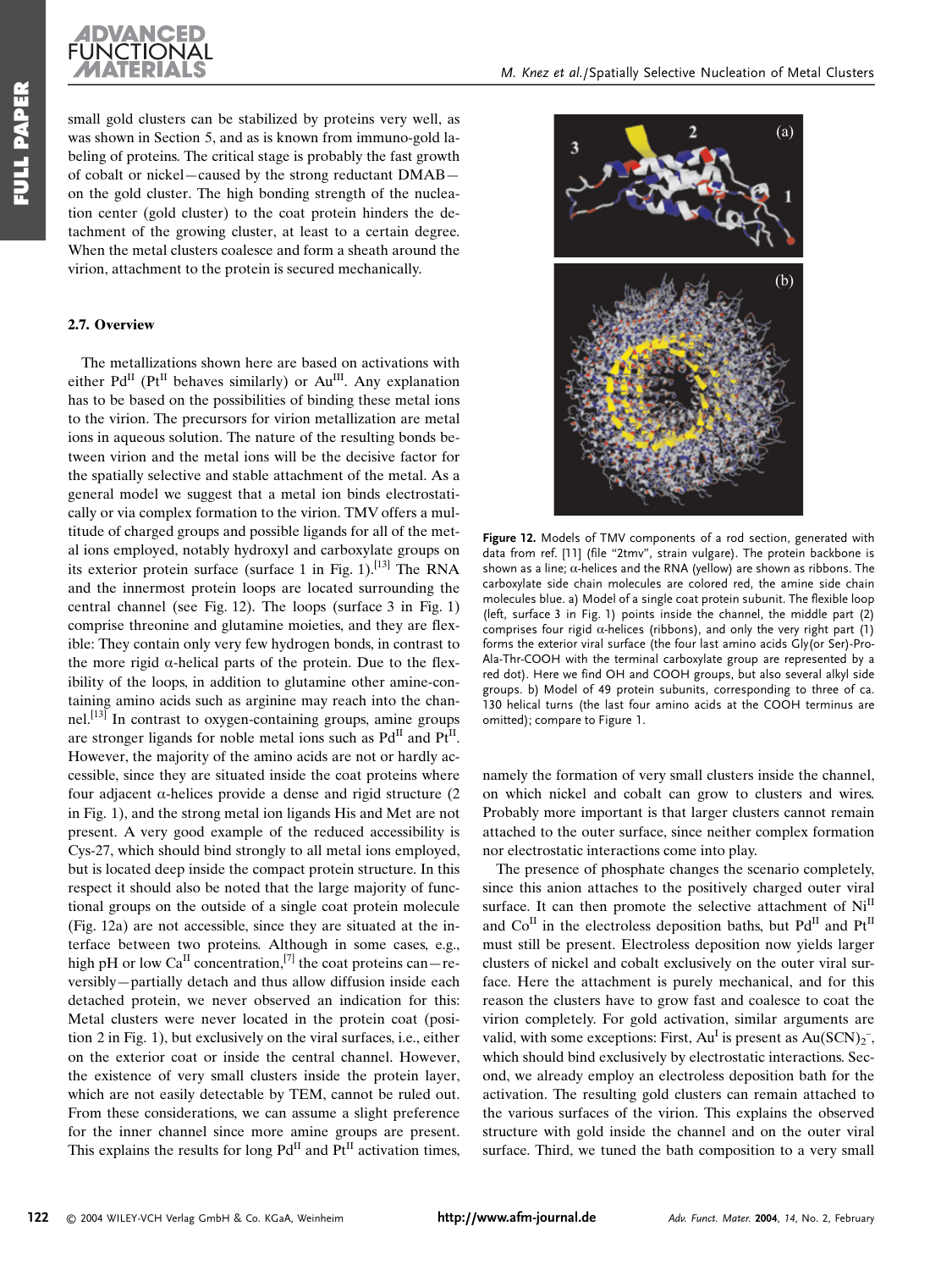Table 1. Overview of the results of metallization of TMV. The column "buffer" indicates, whether the virus suspension was dialyzed prior to metallization (no buffer present) or not (phosphate buffer present). The column "in/out" indicates whether the metal deposition took place inside the inner channel (in., 4 in Fig. 1) of the virion or at the outer surface (out., 1 in Fig. 1).

| deposited metal | activation          | reductant                        | buffer | in./out.                 |
|-----------------|---------------------|----------------------------------|--------|--------------------------|
| Ag (ref.15)     | no                  | HCHO; light                      | yes    | clusters out. (staining) |
| Pd              | no                  | NaH <sub>2</sub> PO <sub>2</sub> | no     | clusters out.            |
| Pd              | no                  | DMAB                             | no     | clusters out.            |
| Au              | no                  | ascorbic acid                    | no     | in. and out. (staining)  |
| Ni              | $Pd(II)$ ; $Pt(II)$ | NaH <sub>2</sub> PO <sub>2</sub> | no     | clusters/wires in.       |
| Ni              | $Pd(II)$ ; $Pt(II)$ | <b>DMAB</b>                      | no     | wires in.                |
| Ni              | $Pd(II)$ ; $Pt(II)$ | <b>DMAB</b>                      | yes    | coating out.             |
| Ni              | Au(III)             | <b>DMAB</b>                      | no     | coating out.             |
| Co              | Pd(II); Pt(II)      | NaH <sub>2</sub> PO <sub>2</sub> | no     | no metallization         |
| Co              | $Pd(II)$ ; $Pt(II)$ | DMAB                             | no     | wires in.                |
| Co              | $Pd(II)$ ; $Pt(II)$ | <b>DMAB</b>                      | yes    | coating out.             |
| Co              | Au(III)             | <b>DMAB</b>                      | no     | coating out.             |
| Ru              | Pd(II); Pt(II)      | $NaH2PO2$ or                     | no     | in. and out. (staining)  |
|                 |                     | <b>DMAB</b>                      |        |                          |
| Ru              | no                  | $NaH2PO2$ or                     | no     | in. and out. (staining)  |
|                 |                     | <b>DMAB</b>                      |        |                          |

deposition rate, counteracting further growth of the gold. Again, electroless deposition of nickel and cobalt on the gold clusters yields larger clusters on the outer viral surface, while the channel should remain filled with small gold clusters.

### 3. Conclusions

We showed that metal clusters can be deposited selectively either on the exterior surface or in the central channel (or both) of a plant virus nanotube. A range of different tobacco mosaic virus (TMV)-metal composites were prepared from virus suspensions in water or in phosphate buffer by contact with Pd<sup>II</sup>, Pt<sup>II</sup>, and Au<sup>III</sup> solutions and subsequent electroless deposition of nickel and cobalt. We propose specific ligandmetal ion interactions in which the ligand is a functional group of the virion structure. A proper choice of metal ion, pH, and duration of treatment leads to the preference of certain groups. Due to the nature of the virion, these groups can be concentrated on the exterior surface or in the channel (or both). In this way, metal ions and their reduction products, clusters, can be placed on selected regions of the viral nanotube. We coated these clusters with nickel and cobalt by electroless deposition. The exterior surface can be covered by individual palladium, platinum and gold clusters of less than 3 nm diameter, or with a sheath of interpenetrating nickel and cobalt clusters, each of more than 50 nm diameter. In the absence of phosphate buffer, the 4 nm wide channel can be filled with nickel and cobalt clusters which are often rod-shaped with a diameter of about 3 nm, while faster electroless deposition yields 3 nm wide nickel and cobalt wires of several 100 nm length.

# 4. Experimental

Water was purified with a Millipore Milli-Q or a Barnstead Nanopure apparatus to 18.2 M $\Omega$  cm. A suspension of TMV vulgare was employed to mechanically infect Nicotiana tabacum cv. Samsun nn plants. 4 weeks post-inoculation, systemically infected leaves were harvested and stored at -20 °C. We also infected the plants with plasmid DNA that comprised the code for the movement and coat protein of the TMV genome as well for the replicase. In this case the coat protein differed very slightly from *vulgare*: Ser-155 replaces Gly-155. Two methods were employed to isolate the virus, including centrifugation in CsCl or sucrose gradients, yielding 10 mg mL<sup>-1</sup> TMV suspensions in water. They were stored at 4 °C. In some cases we replaced water with  $Na<sub>2</sub>H$ -PO<sub>4</sub>/KH<sub>2</sub>PO<sub>4</sub> buffer (pH7, "Na/K buffer"). We found considerable degradation (particles  $<$  300 nm long) after several months of storage at  $4^{\circ}$ C in water, but only for the *vulgare* strain. In some cases (see Results) the TMV suspensions were dialyzed against pure water using Slide-A-Lyzer 10000 MWCO caps (KMF, Lohmar).

Copper or nickel grids (300 or 400 mesh) were washed with 0.1 M HCl (Merck), 99.8% ethanol (Roth), and acetone (Roth), each for 10 s, and coated with pioloform. A thin layer of carbon (8-10 nm) was evaporated at  $2 \times 10^{-5}$  mbar on top. Immediately prior to use, the grids were dipped into ethanol (Roth Rotipuran > 99.8 %) and dried. 20  $\mu$ L of TMV suspension was placed on top of a grid for 1 min. The solution was removed by use of filter paper.

For negative staining, 20  $\mu L$  of a 0.2–0.5 mg mL<sup>-1</sup> TMV suspension was placed on a TEM grid for 30 s, then washed with water. 2 %  $UO<sub>2</sub>(CH<sub>3</sub>COO)<sub>2</sub>·2H<sub>2</sub>O$  (Merck) and 0.5 mg mL<sup>-1</sup> bacitracin (Sigma) were mixed 1:1 and centrifuged for 5 min at  $14000$  g.  $100 \mu L$  of this solution was placed on the grid for 1 min. Surplus liquid was removed with paper.

For the Pd<sup>II</sup> and Pt<sup>II</sup> activation treatments, 100 µL of a 0.2 mg mL<sup>-1</sup> TMV suspension in water were mixed with the same amount of a freshly prepared  $3 \text{ mM }$  Na<sub>2</sub>PdCl<sub>4</sub> (Aldrich 99.998%) or Na<sub>2</sub>PtCl<sub>4</sub>.  $xH_2O$  (Aldrich) solution in water, pH-adjusted with HCl to between 3 and 5.5. In most cases a pH 5.5 solution was used (see also ref. [23]). After 2-15 min., the suspension was centrifuged for 4 min at 14000 g, producing a pale brown pellet. The supernatant was removed and the pellet washed twice with water by re-suspension and repeated centrifugation. Alternatively, the Pd<sup>II</sup>- or Pt<sup>II</sup>-treated TMV suspension was dialyzed against water as detailed above.

To obtain palladium clusters, NaH<sub>2</sub>PO<sub>2</sub> (p.a., Fluka) was added to the palladium solution to 30 mM. The solution was mixed with the same amount of  $0.1 \text{ mg} \text{mL}^{-1}$  TMV suspension, and after a reaction time of ca. 20 min. placed on a TEM grid for 30 s. The liquid was afterwards removed with filter paper.

For the electroless deposition of gold, an  $\mathrm{Au}^\mathrm{III}$  bath slightly modified from ref. [33] was applied. The bath contained 0.03 M  $\text{Na}_2\text{SO}_3$  (Fluka), 0.1 M NaSCN (Aldrich), 0.1 M L-(+)-ascorbic acid (Aldrich) and  $0.01$  M HAuCl<sub>4</sub>·3H<sub>2</sub>O (Aldrich), adjusted to pH 6 with 10 % HCl. The (pure) TMV suspension was mixed with an equal volume of the gold bath and heated to 60 °C for 15–90 min.

Pd<sup>II</sup>-pre-treated TMV suspension was metallized with nickel by mixing the suspension with an equal volume of a solution containing 0.1 M  $NiCl<sub>2</sub>·6H<sub>2</sub>O$  (Sigma), 0.43 M NaH<sub>2</sub>PO<sub>2</sub>·H<sub>2</sub>O (Fluka p.a.), 0.3 M  $Na<sub>2</sub>B<sub>4</sub>O<sub>7</sub>$  (Aldrich) and 0.03 M glycine (Fluka), adjusted to pH9 using 1 M NaOH [36]. In order to stop the metallization (after 1–2 min), the solution was diluted with water up to 10-fold.

Metallization of palladium- and platinum-pre-treated TMV with dimethylamine-borane (DMAB)-containing Ni<sup>II</sup> or Co<sup>II</sup> baths was carried out according to ref. [23]. The nickel bath was freshly prepared from  $0.18$  M Ni(CH<sub>3</sub>COO)<sub>2</sub>·4H<sub>2</sub>O (p.a., Fluka), 0.28 M lactic acid (85 % in water, Fluka) and 34 mM DMAB (p.a. Aldrich) in water. The pH was adjusted to 6-7 with 1 M NaOH solution. The palladium- or platinum-pre-treated TMV suspension was mixed after washing with the same amount of the Ni<sup>II</sup>-containing solution. After gas evolution started, 30 µL of the solution was placed on a TEM grid for 30 s and afterwards removed with filter paper. The same procedure was applied for the metallization with cobalt. The only difference was the composi-